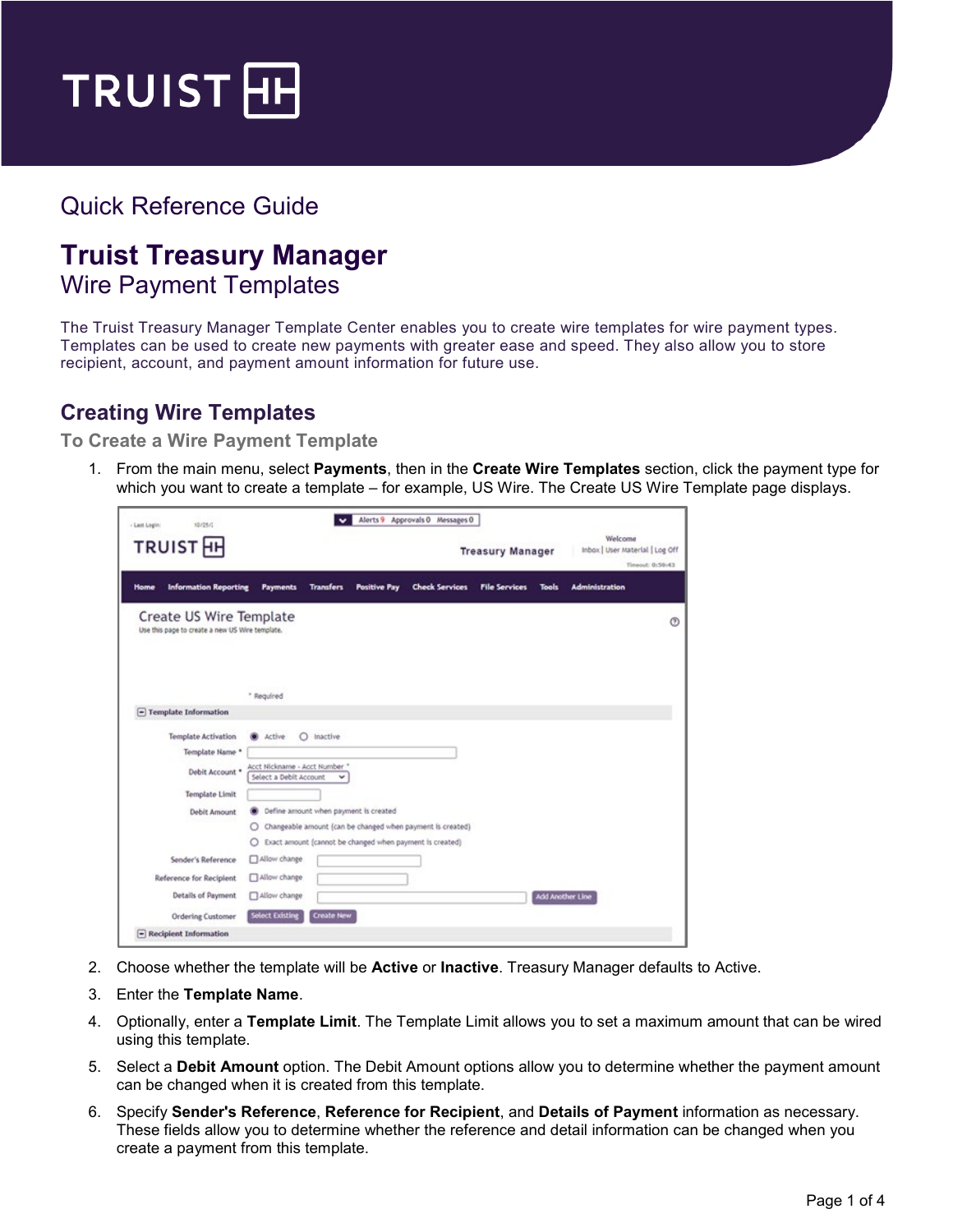- 7. Specify the recipient information.
	- If choosing a recipient you have already created, click the **Select Existing** button.
	- If you need to create a new recipient, click the **Create New** button.

| $\boxed{-}$ Recipient Information |                        |                   |
|-----------------------------------|------------------------|-------------------|
| Recipient *                       | <b>Select Existing</b> | <b>Create New</b> |

- 8. After specifying recipient information, click the **Continue** button. The **Preview US Wire Template** page displays.
- 9. Verify the information on the screen, then click the **Submit Template** button. Treasury Manager confirms the template has been successfully created.

### **Managing Wire Templates**

#### **To Edit a Wire Template**

1. From the main menu, select **Payments**, and in the **Manage** section, click **Template Center**. The **Template Center** page displays.

| Home                   | TRUIST <sub>HH</sub><br><b>Information Reporting</b>                   |                              | Psyments Transfers Positive Pay Check Services File Services Tools |                     | Administration                                          |                                           |                                         | <b>Treasury Manager</b>                                      | Inbox   User nuterial   Log Off<br>Timenut, 0-36-A7 |
|------------------------|------------------------------------------------------------------------|------------------------------|--------------------------------------------------------------------|---------------------|---------------------------------------------------------|-------------------------------------------|-----------------------------------------|--------------------------------------------------------------|-----------------------------------------------------|
| <b>Template Center</b> | Use this page to select template options or review existing templates. |                              |                                                                    |                     |                                                         |                                           |                                         |                                                              | 00                                                  |
|                        |                                                                        |                              |                                                                    |                     |                                                         |                                           |                                         |                                                              |                                                     |
| Create Template (C)    |                                                                        |                              |                                                                    | Payment Type        | Template Status                                         |                                           |                                         |                                                              |                                                     |
|                        |                                                                        |                              |                                                                    |                     | $\sim$<br>All Stabuses                                  | <b>And I</b><br>$\omega$                  | <b>Advanced Search</b>                  |                                                              |                                                     |
| Template Name          |                                                                        |                              |                                                                    | All Payment Types   |                                                         |                                           |                                         |                                                              |                                                     |
|                        |                                                                        |                              |                                                                    |                     |                                                         |                                           |                                         |                                                              | Thema per page 100 M                                |
| Select All             | Template Name<br>×1<br>Execription                                     | <b>Status</b><br>Arafahilike | <b>Payment Account</b><br>Company broover identifier               | Payment Type        | <b>Racipient Name</b><br>flex/givent.htm                | Recipient Bank Hame<br>Recipient Renk ld. | Last Hodified By<br>Last tasked         | Payment Acct Amount (Items)<br>Recipient acct amount (Reend) | <b>Action</b>                                       |
| $\Box$                 | <b>Int Wire Temalate</b>                                               | Approved<br>Activa           | ASBASSOS<br>Arr ESERGERS                                           | International Wrig. | <b>Siterrational Wire Recipient</b><br>L. Double Prints | TEST BANKS<br>THERMAN                     | Prafarmiti@ACOHINEL<br>10/25/2021 14:19 |                                                              | <b>Select Action</b>                                |
| $\Box$                 | Perferred Wes-42                                                       | Approved<br><b>Bullion</b>   | <b>Annancis</b><br>Acc. MANUTEE                                    | US Wine             | Payme<br><b>KISKNOWN</b>                                | 157 NATSCRIAL BARN<br>DATIVACUM           | Preferred BACOMRIL<br>HATENTHER 1-8-AT  | \$1.25                                                       | <b>Select Action</b>                                |

2. From the **Template Name** column, click the link for the template you want to modify.

**Note**: Use the search options to locate a specific template.

3. On the **Edit Template** page for the selected payment type, modify the template details as needed. The information that is required for a template varies by payment type.

#### **To Delete a Wire Template**

- 1. From the main menu, select **Payments**, and in the **Manage** section, click **Template Center**. The **Template Center** page displays.
- 2. From the **Select All** column, select the corresponding checkbox for the template you want to delete.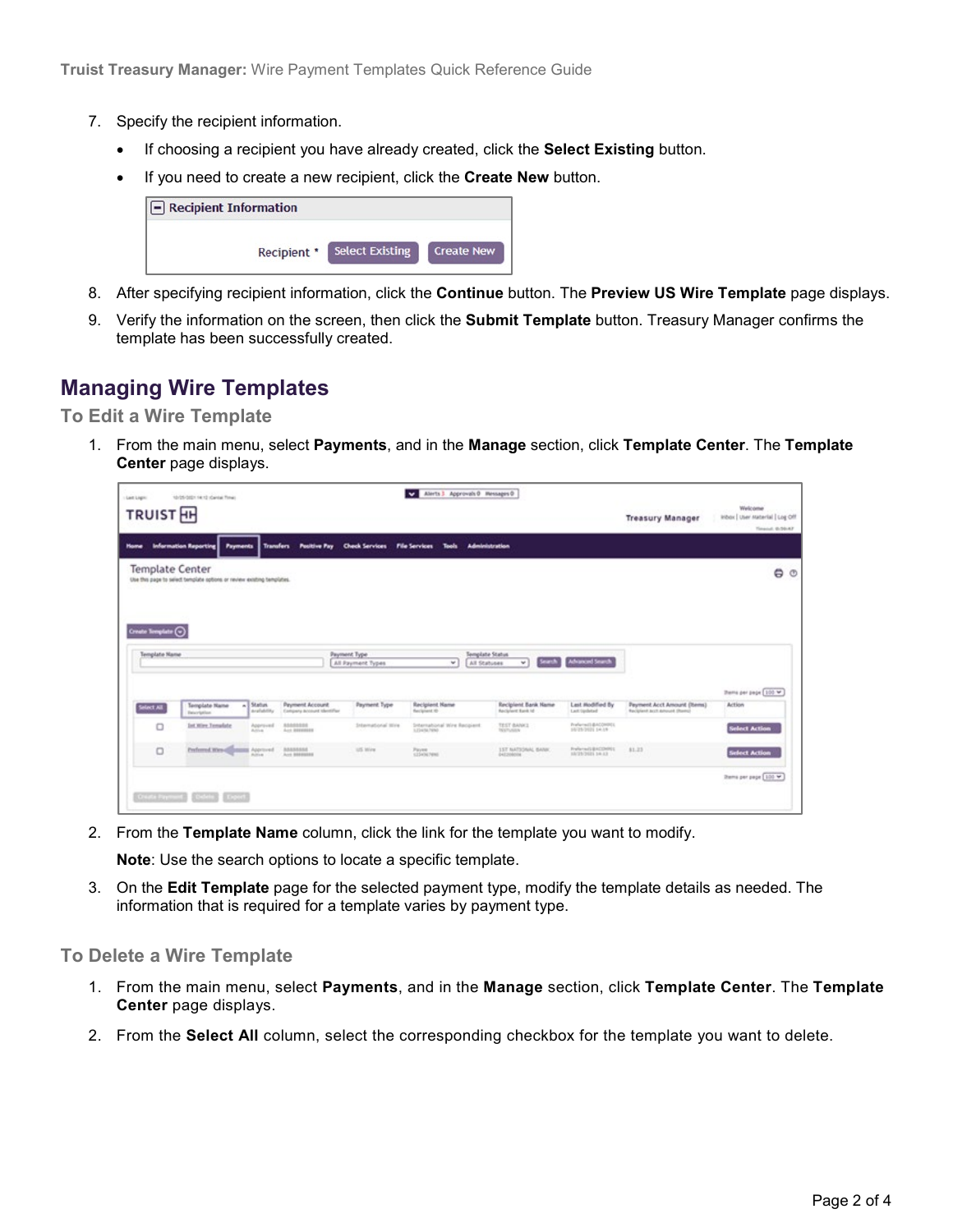| Last Legite<br>TRUIST <sub>EH</sub>         | 10/25/2021 14:12 (Carriel Time)                                        |                          |                                              |                                                     | Alerts 3 Approvals 0 Messages 0<br>$\ddot{ }$ |                                                     |                                                | <b>Treasury Manager</b>                                     | Welcome<br>inbox   User material   Log Off<br>Timerall, 44-944-47 |
|---------------------------------------------|------------------------------------------------------------------------|--------------------------|----------------------------------------------|-----------------------------------------------------|-----------------------------------------------|-----------------------------------------------------|------------------------------------------------|-------------------------------------------------------------|-------------------------------------------------------------------|
| <b>Mome</b>                                 | Information Reporting Payments                                         |                          |                                              | Transfers Positive Pay Check Services File Services | Tools.                                        | Administration                                      |                                                |                                                             |                                                                   |
| <b>Template Center</b>                      | Use this page to select template options or review existing templates. |                          |                                              |                                                     |                                               |                                                     |                                                |                                                             | $\bullet$ $\circ$                                                 |
| Create Semplate $\bigodot$<br>Template Name |                                                                        |                          |                                              | <b>Payment Type:</b><br>AS Payment Types            | $\overline{r}$<br>All Statuses                | Template Status<br><b><i><u>esert</u></i></b><br>w. | <b>Advanced Search</b>                         |                                                             |                                                                   |
| <b>Select All</b>                           | Template Name<br><b>Beautiplier</b>                                    | a Status<br>Availability | Payment Account<br>Company Account Mentifier | Payment Type                                        | Recipient Name<br>Recipient Of                | <b>Recipient Bank Hame</b><br>Recipient Ravis Id.   | Last Modified By<br>Last insidered             | Payment Acct Amount (Items)<br>Recipient and present (Revol | Dams per page (100 W)<br><b>Action</b>                            |
| O                                           | <b>Int West Template</b>                                               | Approved<br>Actives.     | RANAGALA<br>Aug 100000000                    | <b>International Wire</b>                           | International Wire Recipient<br>1234367892    | TEST BANKS<br><b>TESTURIES</b>                      | Preferred: BACONNIE<br><b>UNITATIONS</b> AN AN |                                                             | <b>Select Action</b>                                              |
| $\Box$<br>__                                | Preformal Way:                                                         | Approved.<br>Active.     | <b><i>SEASSANS</i></b><br>ALC: 00000001      | 105 Mire                                            | Payers<br>125mW/mm                            | <b>157 NATIONAL BANK</b><br>SACIONEDIA              | Freleinsch & KOSHRIS<br>10/23/1011 14:13       | 81.23                                                       | <b>Select Action</b>                                              |
| Greening                                    | (CCD)<br><b>Kabula</b>                                                 |                          |                                              |                                                     |                                               |                                                     |                                                |                                                             | Stern per page 100 M                                              |

- 3. Click the **Delete** button. The **Delete US Wire Template** page displays.
- 4. Verify you are deleting the correct template, then click the **Delete Template** button. Treasury Manager confirms the wire template has been successfully deleted.

| <b>Home</b>    | <b>Information Reporting</b>                                         | <b>Payments</b>                     | <b>Transfers</b> | <b>Positive Pay</b>                                                                 | <b>Check Services</b> | <b>File Services</b> | <b>Tools</b> | <b>Administration</b>                                                                                     |
|----------------|----------------------------------------------------------------------|-------------------------------------|------------------|-------------------------------------------------------------------------------------|-----------------------|----------------------|--------------|-----------------------------------------------------------------------------------------------------------|
|                | Delete US Wire Template<br>Use this page to delete US Wire template. |                                     |                  |                                                                                     |                       |                      |              |                                                                                                           |
|                | <b>View Template History</b>                                         |                                     |                  |                                                                                     |                       |                      |              |                                                                                                           |
|                | <b>Template Information</b>                                          |                                     |                  |                                                                                     |                       |                      |              |                                                                                                           |
|                |                                                                      | <b>Template Activation</b>          |                  | Active                                                                              |                       |                      |              |                                                                                                           |
|                |                                                                      | Template Name                       |                  | Preferred Wire                                                                      |                       |                      |              |                                                                                                           |
|                |                                                                      |                                     | Debit Account    | Acct 88888888 - 88888888                                                            |                       |                      |              |                                                                                                           |
|                |                                                                      | Template Limit<br>Changeable Amount |                  | 51.23                                                                               |                       |                      |              |                                                                                                           |
|                |                                                                      | Sender's Reference                  |                  | No changes allowed                                                                  |                       |                      |              |                                                                                                           |
|                |                                                                      | Reference for Recipient             |                  | No changes allowed                                                                  |                       |                      |              |                                                                                                           |
|                |                                                                      | Details of Payment                  |                  | No changes allowed                                                                  |                       |                      |              |                                                                                                           |
|                |                                                                      | <b>Ordering Customer</b>            |                  |                                                                                     |                       |                      |              |                                                                                                           |
|                | <b>Recipient Information</b>                                         |                                     |                  |                                                                                     |                       |                      |              |                                                                                                           |
|                |                                                                      |                                     | Recipient Payee  | Account Number 1234567890                                                           |                       |                      |              |                                                                                                           |
|                |                                                                      | Recipient Bank                      |                  | NATIONAL BANK<br>ASA (Wire) 042208006<br><b>LEBANON</b><br>LEBANON OH UNITED STATES |                       |                      |              |                                                                                                           |
| <b>Options</b> |                                                                      |                                     |                  |                                                                                     |                       |                      |              |                                                                                                           |
|                |                                                                      | Intermediary Bank                   |                  |                                                                                     |                       |                      |              |                                                                                                           |
|                |                                                                      | Receiving Bank                      |                  |                                                                                     |                       |                      |              |                                                                                                           |
|                |                                                                      | Bank to Bank Information            |                  | No changes allowed                                                                  |                       |                      |              |                                                                                                           |
|                |                                                                      |                                     |                  | Delete Template                                                                     | Back                  |                      |              |                                                                                                           |
|                |                                                                      |                                     |                  |                                                                                     |                       |                      |              | [The Contents of this disclaimer is not present in the database. Please notify the system administrator.] |